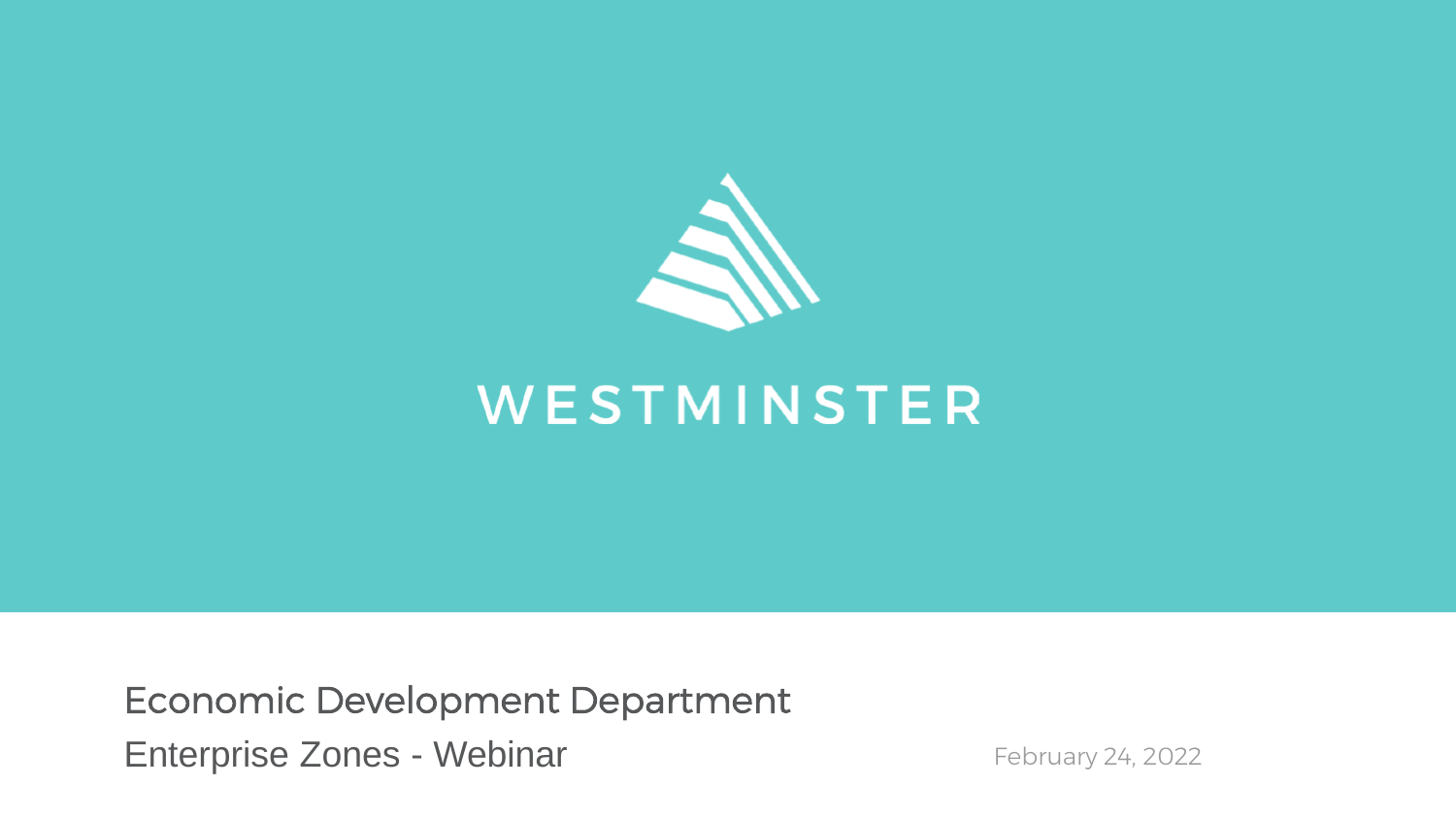

Welcome *Shelby Wood, Business Resource Management Analyst, [swood@cityofwestminster.us,](mailto:swood@cityofwestminster.us) 303.658.2168*

Adams County Regional Economic Partnership (AC-REP) *Erin Krueger, Manager, Events and Programs/Enterprise Zone Administrator*

Jefferson County Economic Development Corporation *Baxter Richardson, Director of Existing Industry*

1

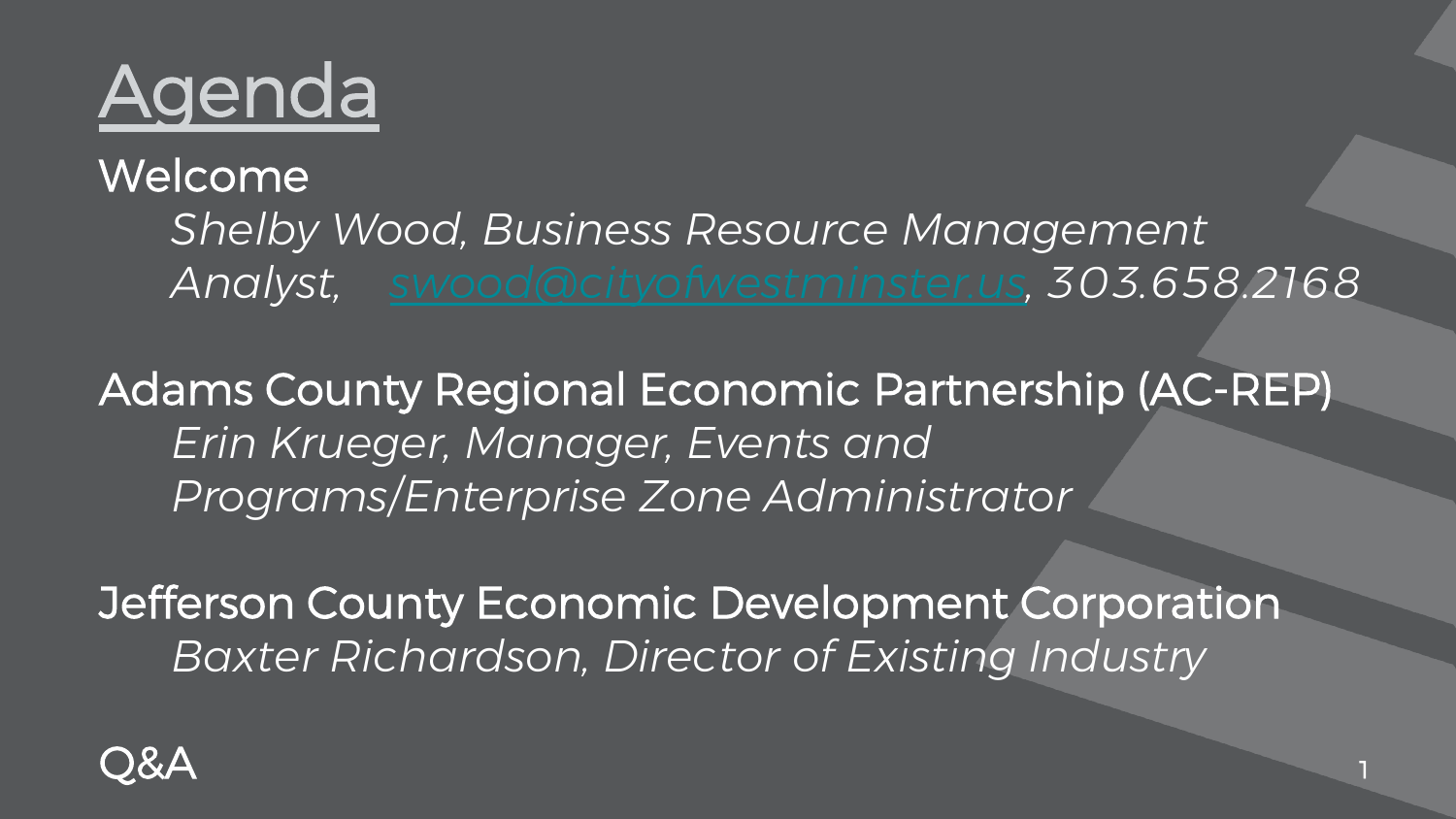## **Overview**

- What is an Enterprise Zone (EZ)?
	- Program designed to promote job creation, business growth, and development opportunities in targeted areas for economic stimulus.
- Why does it matter?
	- State Income Tax Credits! Businesses in the EZ qualify for a multitude of tax credits to offset tax liability.
- [Enterprise Zone Information Page](https://oedit.colorado.gov/enterprise-zone-program)

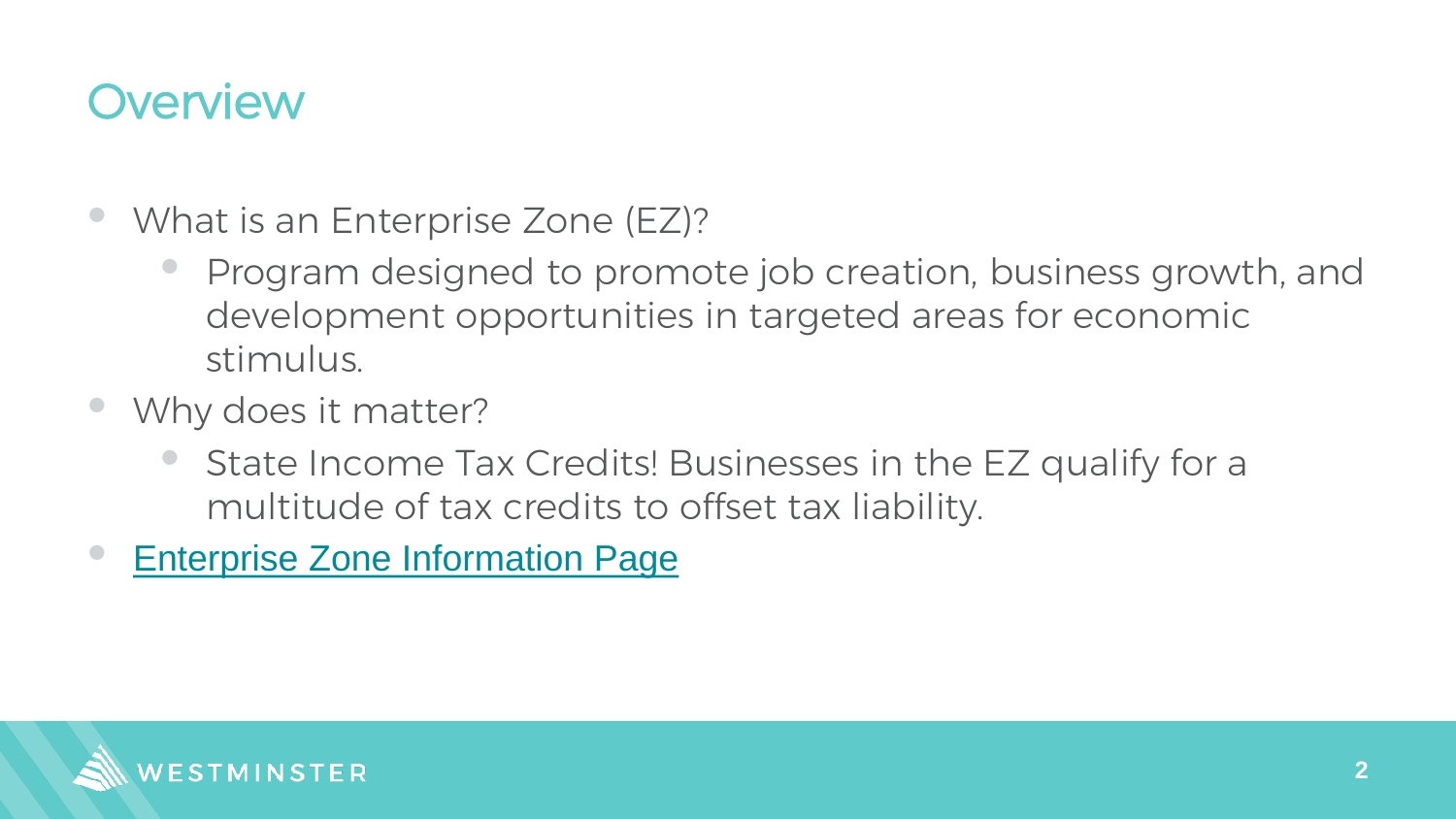# **Overview**

- How to pre-certify- This must be done every year to claim credits and can be done three months prior to the business's fiscal tax year.
	- 1. Check to see if your business's physical address is in an Enterprise Zone using the link in step 2.
	- 2. Go to the state's [Enterprise Zone Program](https://oedit.colorado.gov/enterprise-zone-program) page and click "Apply for a tax credit"
	- 3. Click "Enterprise Zone Business Tax Credits
		- Scroll down then click the blue "Apply" button on the right side
		- $\mathcal{I}$ . Then click "Apply Now" at the bottom of the page
		- III. Fill out the forms to include your fiscal start/end date and the following information.
			- Taxpayer ID number, business name, and contact information, and address
			- Make sure to select either Adams or Jefferson county for Enterprise Zone.
			- III. Click Next, and then submit. Make sure to save your precertification number
- We will receive a notification once you have submitted your precertification to verify the address.

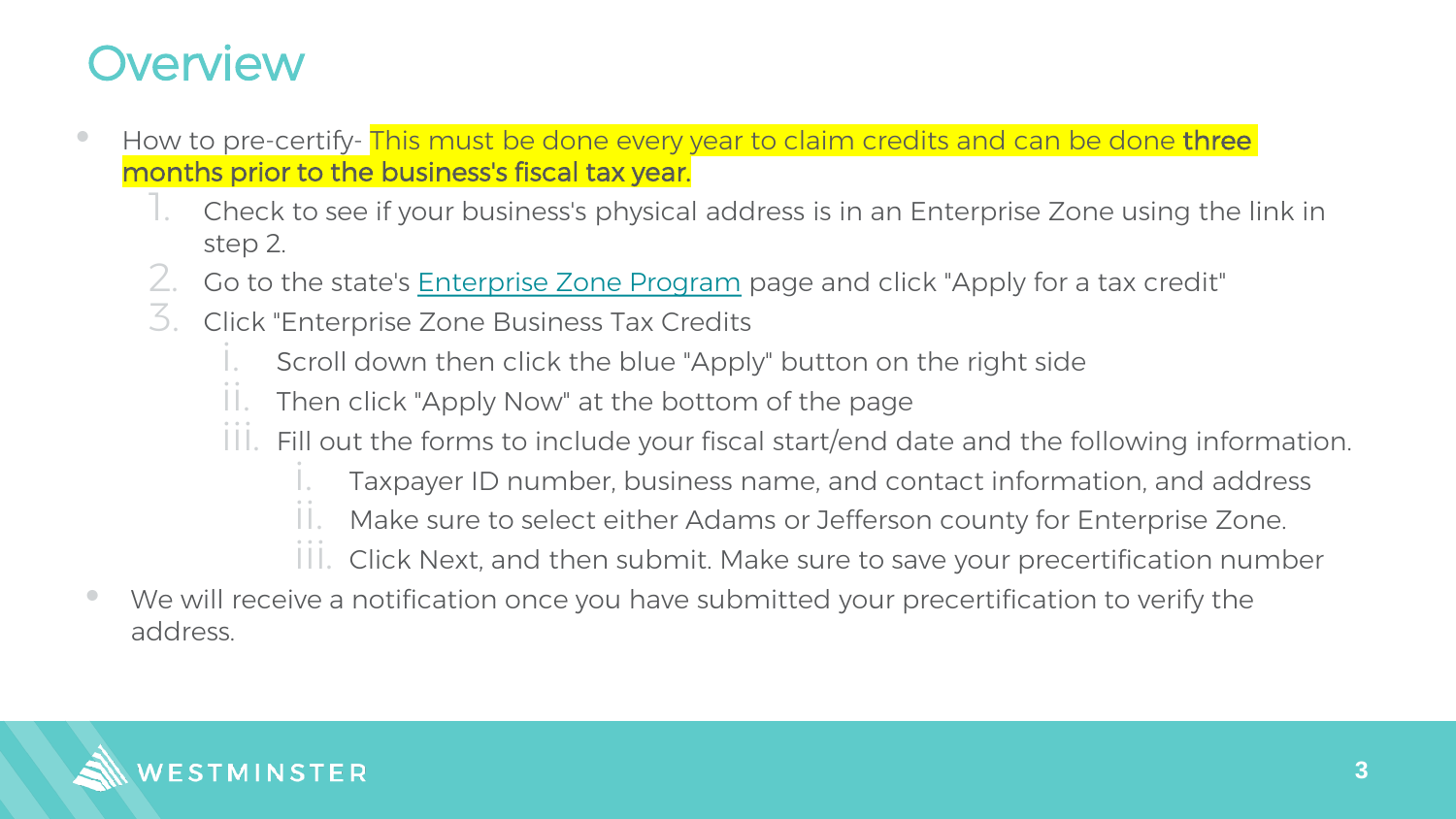# **Overview**

- **Certification** 
	- You certify your tax credits after you have pre-certified and while you are closing out your fiscal year.
- **Steps** 
	- 1. Proceed to the [state's page](https://oedit.colorado.gov/enterprise-zone-program) on EZ credits
	- 2. Click on the "Apply" button across from "Enterprise Zone Certification"
	- 3. Input your pre-certification number and your Taxpayer ID number
	- 4. Upload documents to justify your tax credits

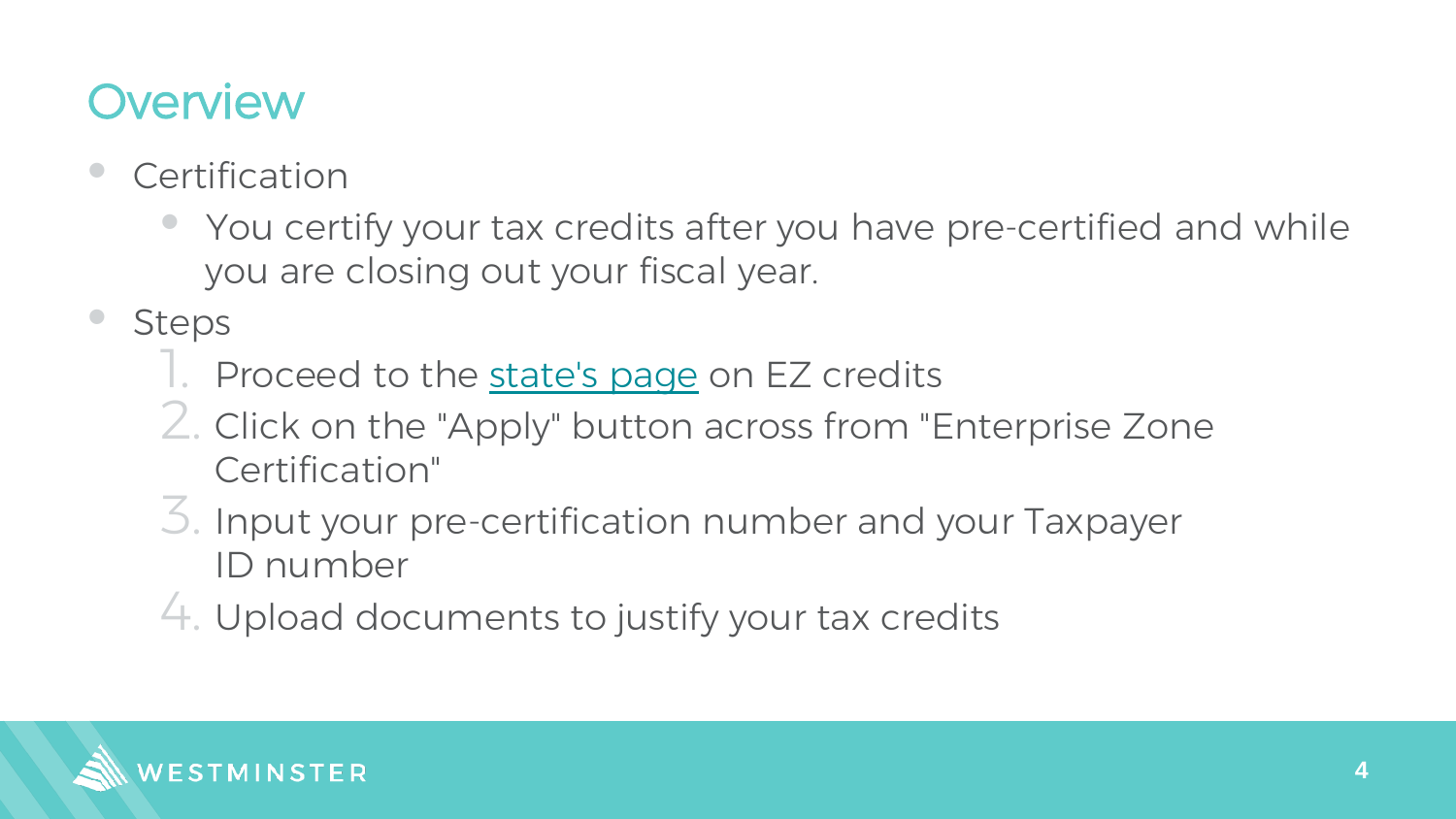| <b>Tax Credit</b>                               | <b>Description</b>                                                                                                                                                                                                                                                                                                                                                                                                                                                               |
|-------------------------------------------------|----------------------------------------------------------------------------------------------------------------------------------------------------------------------------------------------------------------------------------------------------------------------------------------------------------------------------------------------------------------------------------------------------------------------------------------------------------------------------------|
| <b>Investment Tax Credit</b>                    | Businesses investing in personal property can earn a 3% tax credit.                                                                                                                                                                                                                                                                                                                                                                                                              |
| <b>Job Training</b>                             | Companies that implement a qualified job-training program for their enterprise zone employees can<br>earn an income tax credit of 12%.                                                                                                                                                                                                                                                                                                                                           |
| <b>New Employee Credit</b>                      | Businesses increasing their workforce may earn a state income tax credit \$1,100 per net new<br>employee.                                                                                                                                                                                                                                                                                                                                                                        |
| <b>Agricultural Processor</b>                   | An additional tax credit of \$500 per net new employee may be claimed by businesses adding value to<br>agricultural commodities through manufacturing or processing.                                                                                                                                                                                                                                                                                                             |
| <b>Enhanced Rural EZ</b>                        | An additional tax credit of \$2,000 per net new employee may be claimed for businesses in Enhanced<br>Rural EZs - these are re-established every 2 years. EREZ designated counties are highlighted on the<br>map below.                                                                                                                                                                                                                                                          |
| <b>Enhanced Rural Agricultural Processor:</b>   | An additional tax credit of \$500 per net new employee may be claimed if the business is an agricultural<br>manufacturing or processing business in an Enhanced Rural EZ.                                                                                                                                                                                                                                                                                                        |
| <b>Employer Sponsored Health Insurance</b>      | Offers businesses \$1,000 per net new employee insured under a qualified health plan for which the<br>employer pays at least 50% of the cost. This credit is available for the first two years the business is<br>located in an enterprise zone.                                                                                                                                                                                                                                 |
| Research and Development Tax Credit             | Businesses conducting research and development may earn a 3% tax credit on the increase in such<br>expenditures as compared to that of the prior 2 years.                                                                                                                                                                                                                                                                                                                        |
| Vacant Commercial Building Rehabilitation       | Encourages redevelopment of vacant commercial property with a 25% credit for the cost of<br>rehabilitation of a building that is at least 20 years old and has been completely vacant for at least 2<br>years. The credit is limited to \$50,000 per building. *When certifying for the EZ Vacant Commercial<br>Building Rehabilitation tax credit, the applicant is required to provide evidence of the building's age and<br>vacancy condition prior the start of the remodel. |
| <b>Commercial Vehicle Investment Tax Credit</b> | Investment in commercial trucks, truck tractors, tractors, or semitrailers, and associated parts<br>registered in CO and based and used in an EZ may earn the taxpayer a 1.5% credit.                                                                                                                                                                                                                                                                                            |

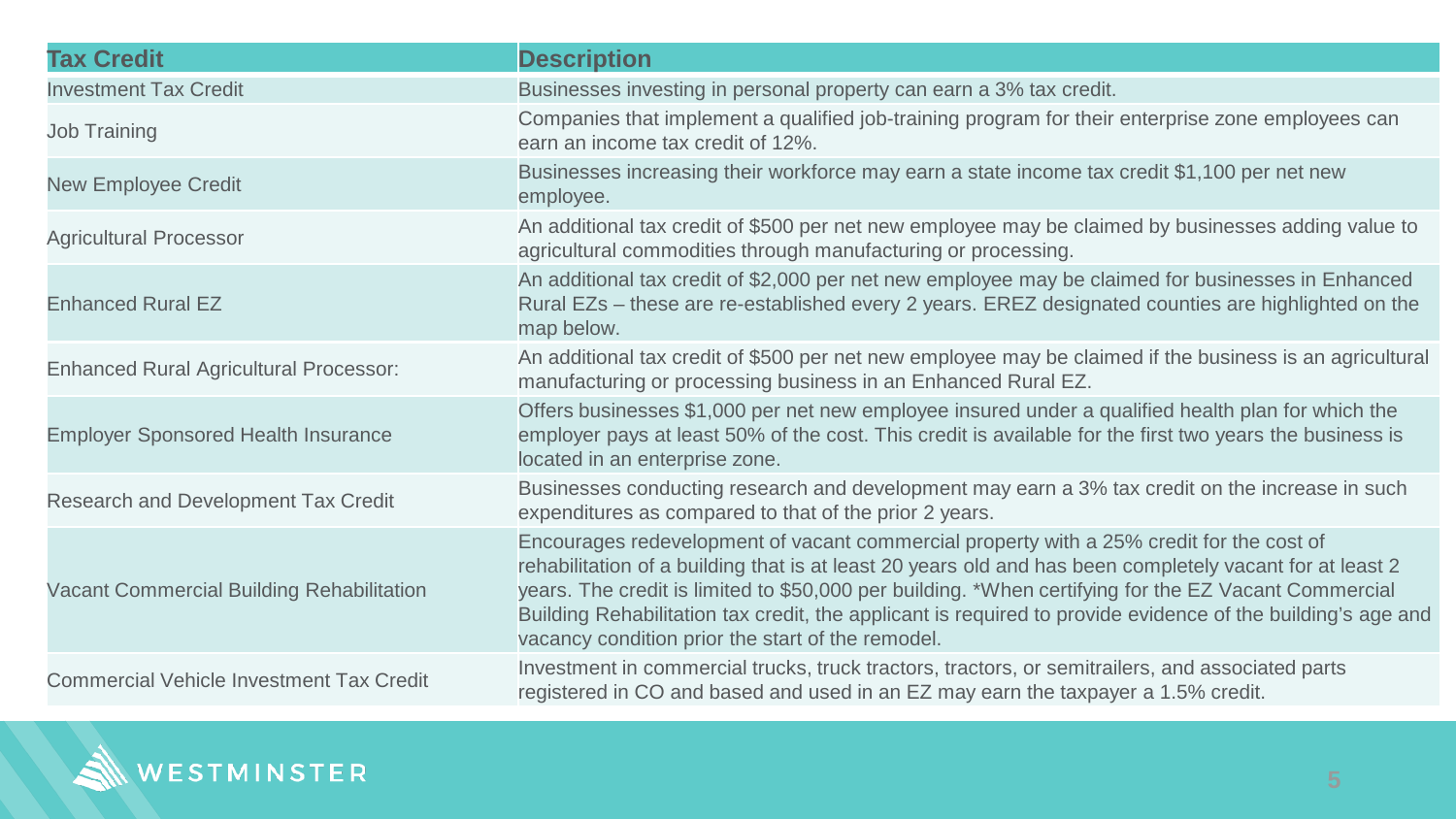## **Adams County Map**



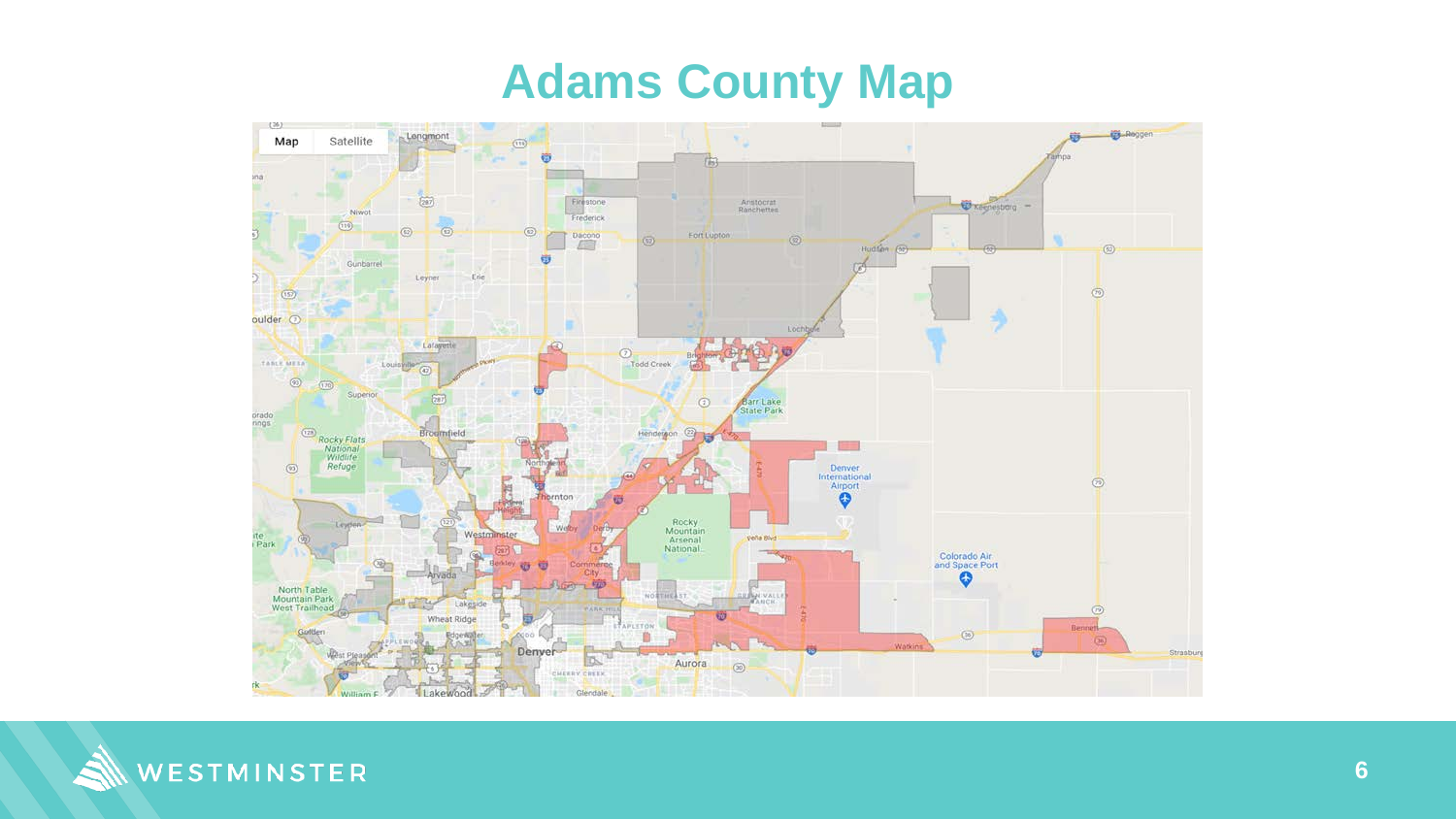# Adams County

- 111 Pre-certifications were approved in Westminster in 2021
	- 20 Certifications were approved in Westminster in 2021
- Adams County Enterprise Zone 2021 Statistics:
	- 368 Certifications filed
	- \$3.9 million invested in Investment Tax Credits
	- 2,333 new jobs

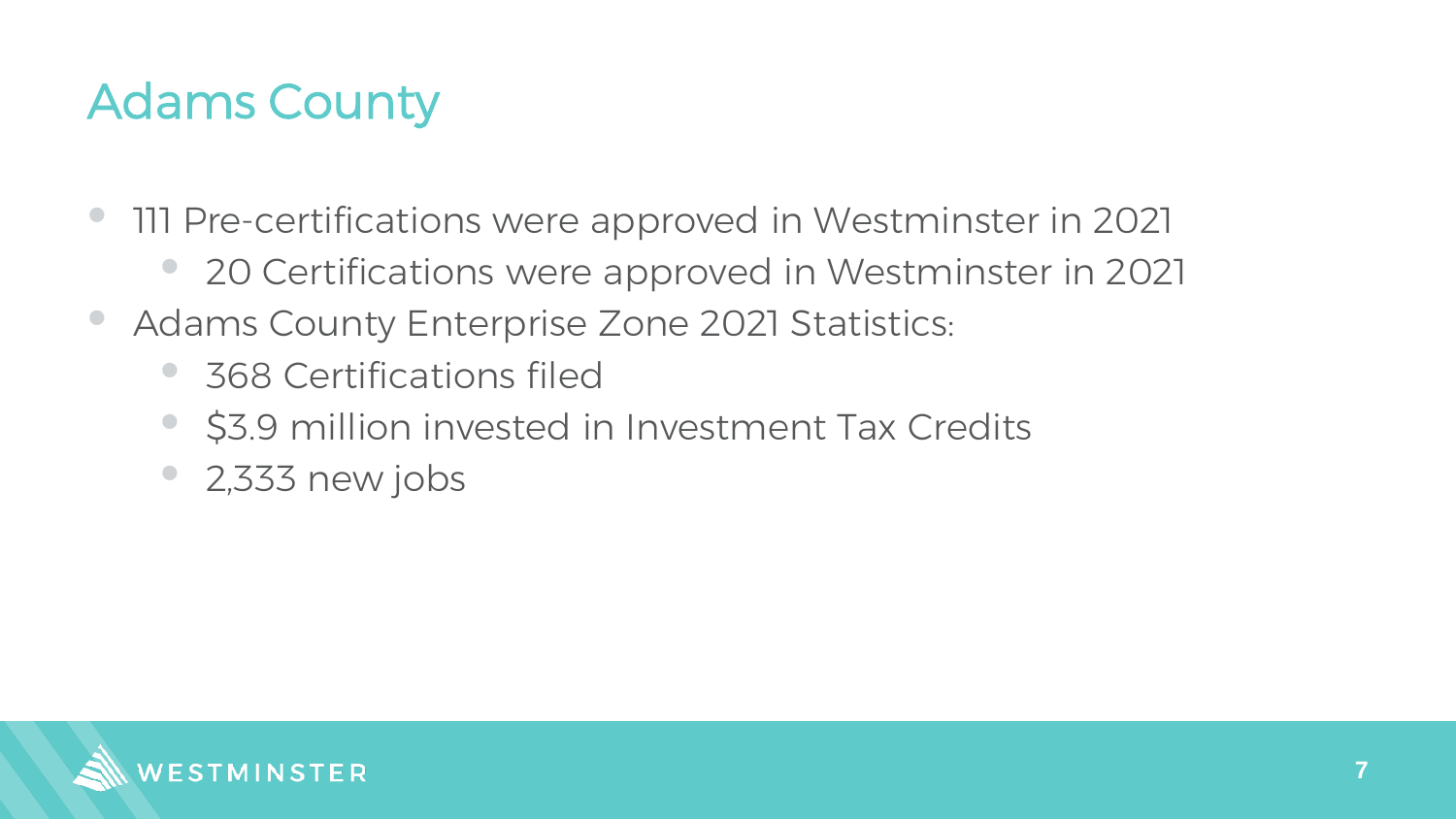### **Helpful Tools**

### Website: [www.adamscountyrep.com](https://www.adamscountyrep.com/opportunities/enterprise-zone/)

### **Revitalization & Investment Happening In the Zone**

The Colorado Enterprise Zone Program encourages private-sector business activity to boost job growth and capital investment in distressed areas of the state.

Adams County Regional Economic Partnership administers the Adams County Enterprise Zone. Various business tax credits incentivize companies to locate or develop in these designated areas and help nonprofits providing vital services in area communities.

### Let Us Guide You through the EZ Process!



### **FACT SHEET**

### **Adams County** Enterprise *Inne*

The Enterprise Zone is a state-funded pro-

gram to encourage business development and

job growth in economically distressed areas.

**Adams County Regional Economic Partner**ship (ACREP) administers the Zone in Adams

**HOW IT WORKS?** 

Each income tax year, a business located

in an Enterprise Zone must apply and be

At the end of the income tax year.

ACREP can guide you through the process!

Contact Erin Krueger with any questions:

ekrueger@adamscountyrep.com or 720.758.8384

Check your business address and apply:

https://choosecolorado.com/ez

businesses must certify that the activities

**ADAMS COUNTY** 

pre-certified prior to beginning an activity to

earn any of the business tax credits listed to

**ABOUT** 

County.

the right.

were performed.



### **ENTERPRISE ZONE TAX CREDITS**

**Investment Tax Credit - 3%** Receive a credit against your state income tax for up to 3% of your investment in equipment.

New Job Credit - \$1,100 per Job Available to companies creating new jobs in an Enterprise Zone

Health Insurance Credit - \$1,000 per new Job Available in the first two years to employers who pay more than 50% of healthcare benefits.

#### **Training Credit - 12%** Credit of up to 12% of training program cost for companies investing in human capital.

Research & Development Credits - 3%<br>For increased investment in R&D, certain criteria must be met.

Commercial Vehicle Investment Tax Credit (CVITC) - 1.5%<br>Up to 1.5% of purchase price back for costs related to buying a<br>commercial vehicle.

Vacant Building Rehab Tax Credit - 25% For hard costs tied to rehabbing a building that's been vacant for at least 2 years and is 20 years or older.

**Manufacturing Sales Tax Exemption** Expanded benefits from the statewide exemption can include mining equipment and repair materials.

See our website for more information as well as details on contribution projects: www.adamscountyrep.com/opportunities/enterprise-zon

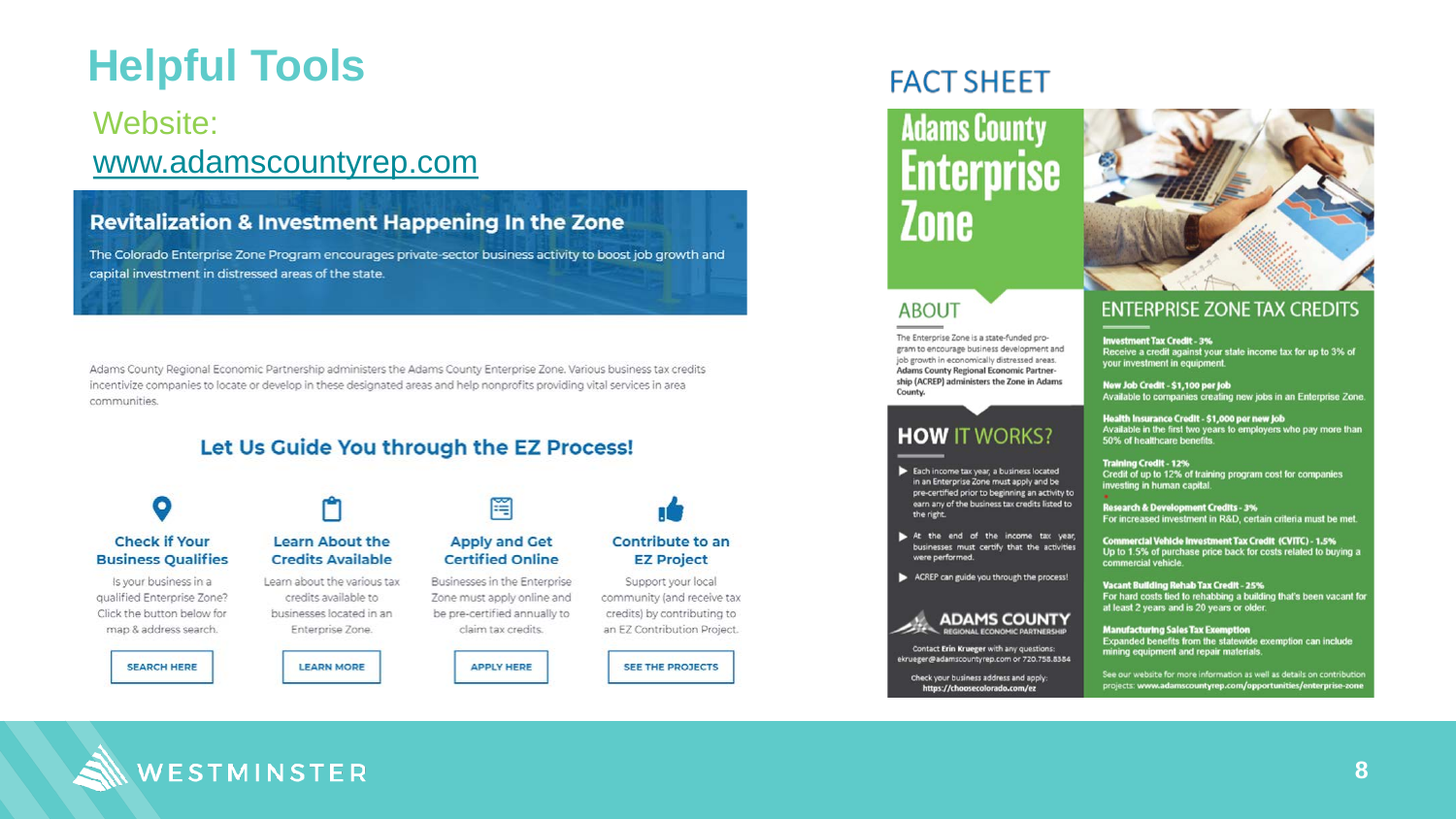### **Jefferson County Enterprise Zone Map**



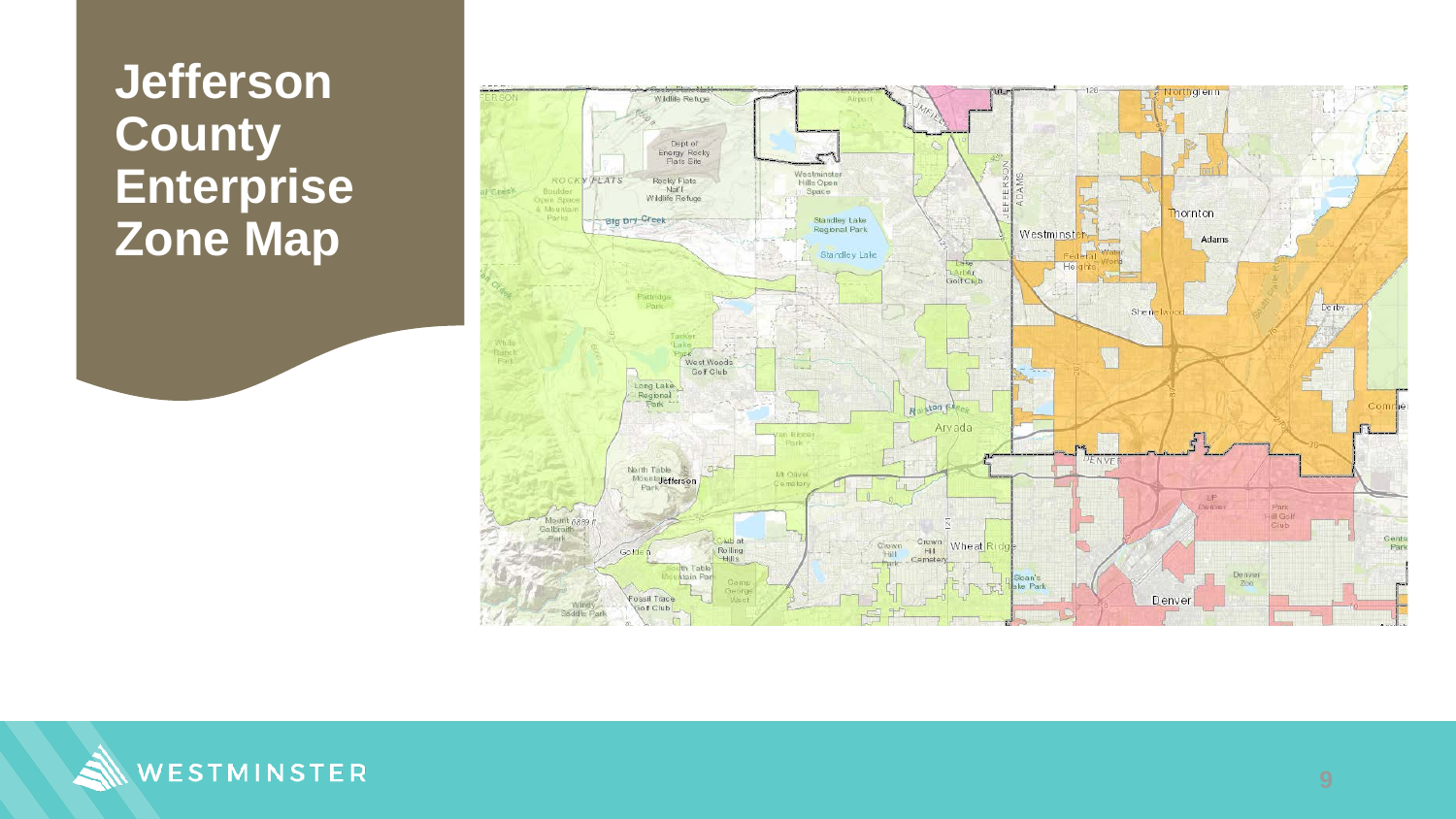# Jefferson County

- 95 Pre-certifications in Westminster in 2021
	- 19 certifications in Westminster
- Enterprise Zone
	- 238 Certifications
	- \$240 million invested
	- 645 new jobs
- Business Personal Property Tax Elimination

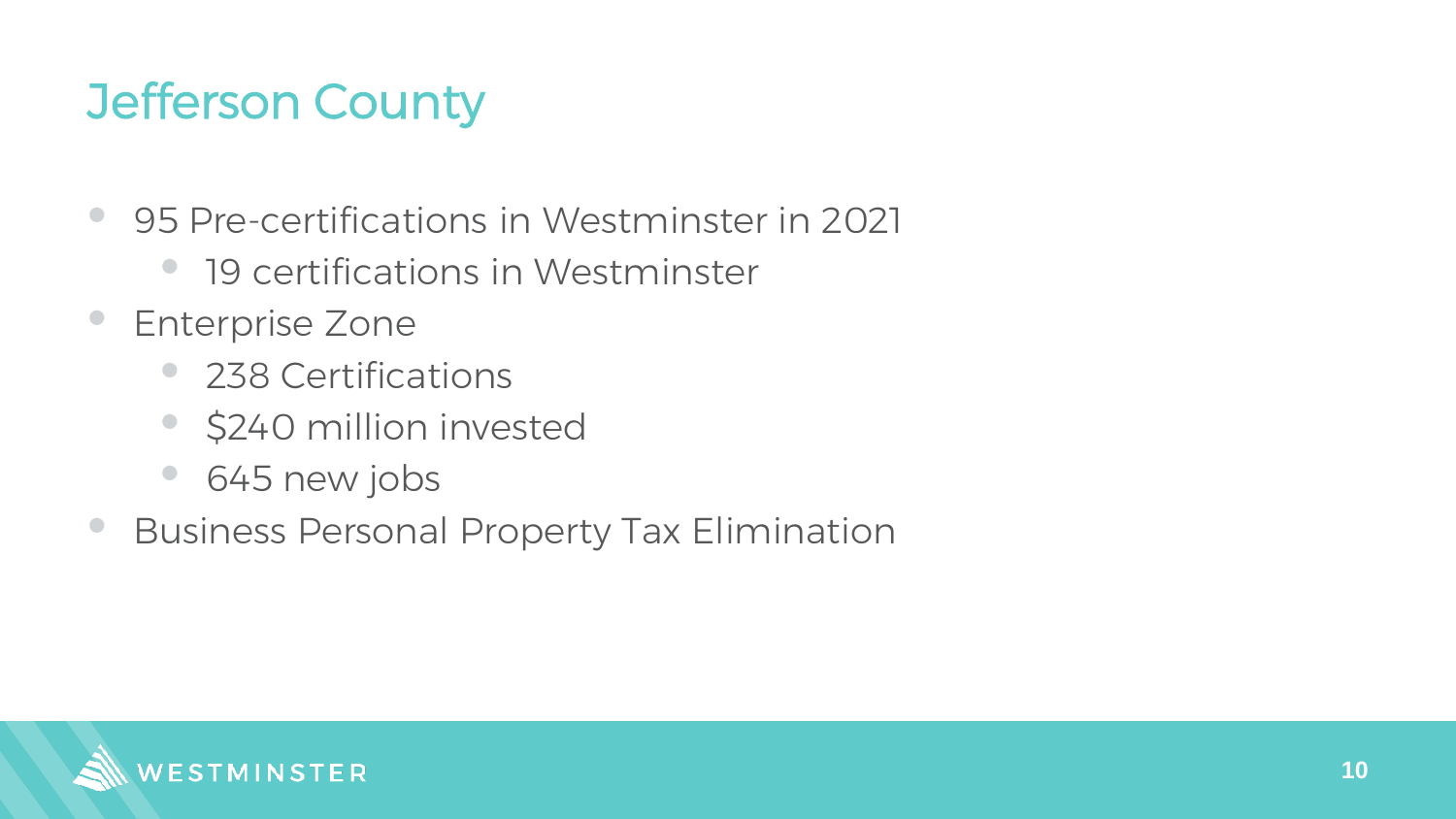## **Helpful Tools**

**The Enterprise Zone (EZ)** program is designed to promote job creation, business growth and development opportunities in areas of the county targeted for economic stimulation.

Businesses locating within the Jefferson County Enterprise Zone may be eligible for one or several of the below state income tax credits related to hiring new employees, making investments in equipment, training employees, conducting research and development activities, and much more.

Prior to each income tax year, a business located in an EZ must apply and be Pre-certified prior to beginning an activity to earn any of the business tax credits. At the end of the income tax year, a business must Certify that the activities were performed.

Jeffco EDC serves as the Enterprise Zone Administrator for Jefferson County, managing and marketing the program for the county.



| <b>Application</b>  | <b>Yes</b>                 |
|---------------------|----------------------------|
| Program Admin       | Jeffco EDC                 |
| Approving<br>Entity | Jeffco EDC & Dept. of Rev. |

- **[Jefferson County EZ](http://jeffcoedc.org/ez/)**
- **[Jefferson County EZ Address](https://jcedc.maps.arcgis.com/apps/PublicInformation/index.html?appid=9b3cefe77cc5461d8480cd06cfb8b36c)  Search Database**
- **[Business Pre-Certification &](https://choosecolorado.com/doing-business/incentives-financing/ez/)  Certification**

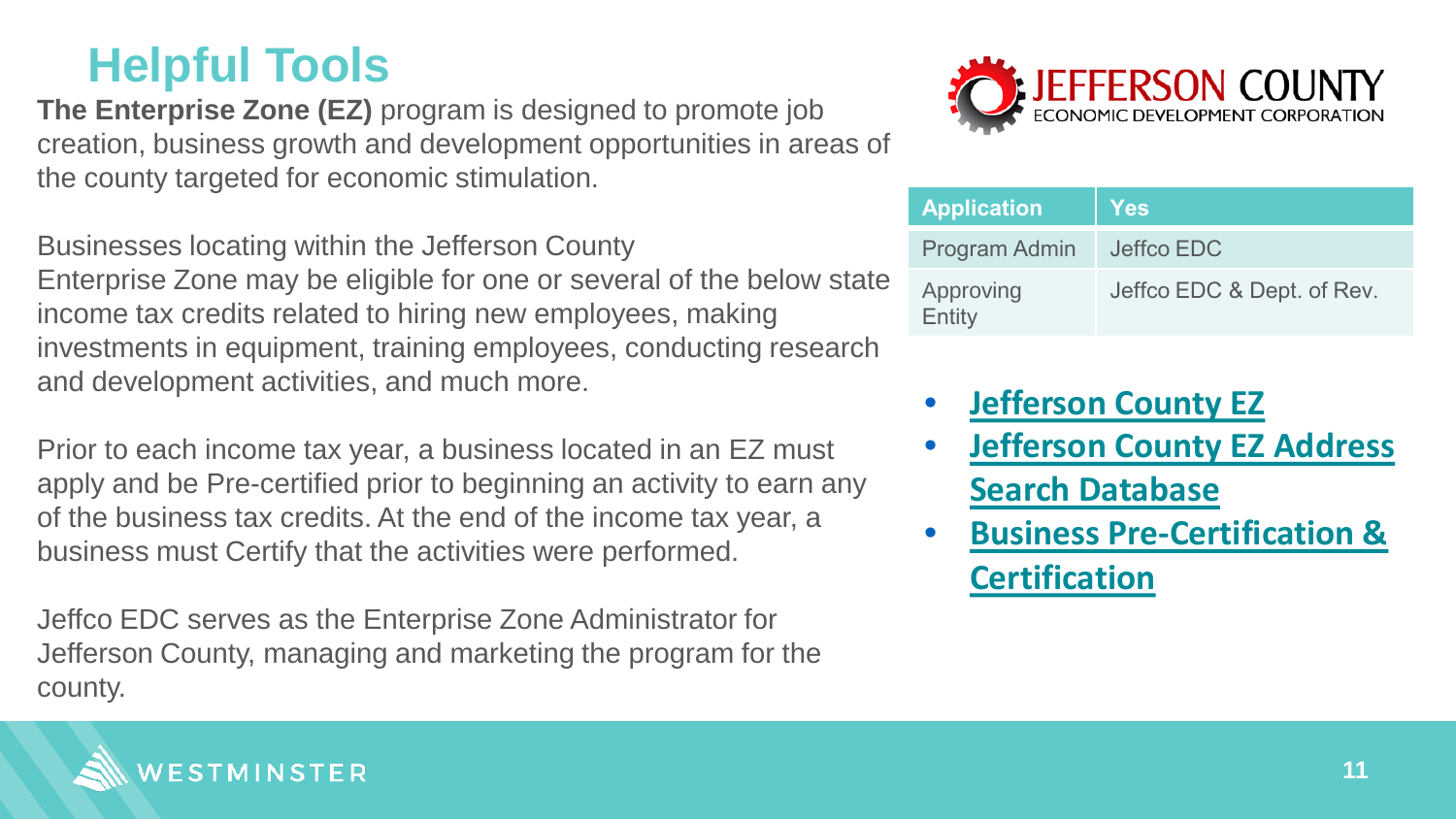# Contact Information:

- Please reach out if you have any questions, we would be happy to schedule a walkthrough, in-person, or virtual meeting.
- Adams County
	- **Erin Krueger** 
		- Email: [ekrueger@adamscountyrep.com](mailto:ekrueger@adamscountyrep.com)
		- Phone: (720) 758-8384
- Jefferson County
	- Baxter Richardson
		- Email: [brichardson@jeffcoedc.org](mailto:brichardson@jeffcoedc.org)
		- Phone: 303-202-2965